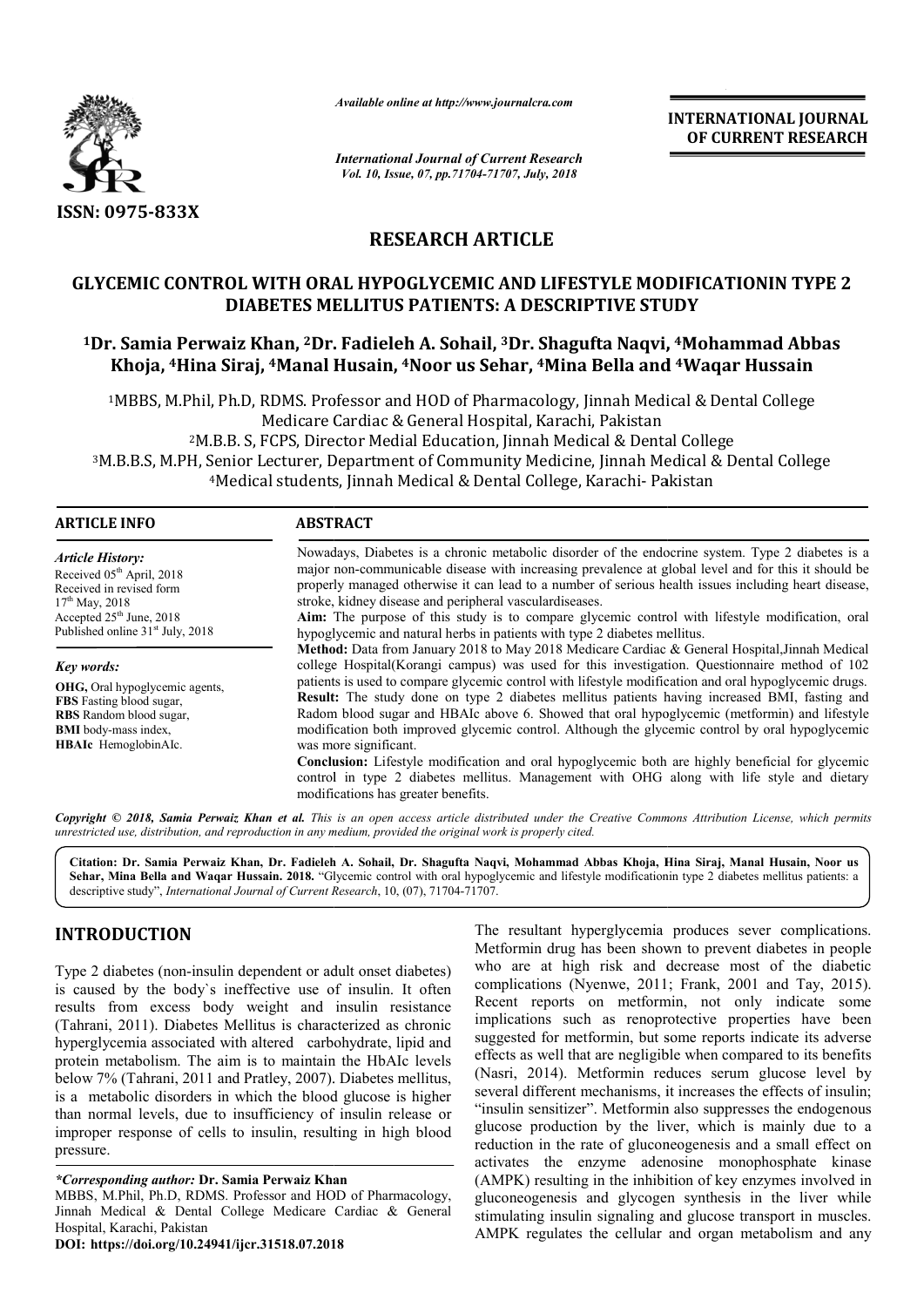decrease in hepatic energy, leads to the activation of AMPK. The study to an extent has explained the mechanism of metformin action on liver gluconeogenesis (Seo-Mayer, 2011 and Sung, 2012). Overweight or obesity was the single most important predictor of diabetes. Lack of exercise, a poor diet and smoking were all associated with a significantly increased risk of diabetes, even after adjustment for the body-mass index (BMI). As compared with the rest of the cohort, women in the low-risk group. Lifestyle modification is that diet control and daily exercise has shown to benefit in control FBS, RBS in type 2 diabetics with lowering their weight (Stephanie, 2016). Certain natural herbs have shown to be beneficial in lowering glucose levels, include, Cinnamon (Ahmed, 2001 and Altschuler, 2007), Garlic (Paul Crawford, 2009), Curry leaves (Wood, 2006 and Wasnik, 2016), Aloe Vera (Ghorbani, 2014), Fenugreek (Younghaiyudha, 1996).

#### **Rational of the study**

To compare the glycemic control in type 2 diabetics with the lifestyle modifications and diet, oral hypoglcemics and herbal treatment. Managing diabetes and to keep a balanced blood glucose level the patient has to undergo either drug therapy Management of diabetes by oral hypoglycemic agents, lifestyle changes or herbal medication.

**Drug therapy:** Oral hypoglycemic drugs are anti-diabetic drugs. There are 4 classes of oral hypoglycemic drugs- (Tahrani, 2011), Sulfonylureas, Metformin, Thiazolidinediones, Alpha – glycosidase inhibitors.OHDs lower the levels of glucose in the blood which helps people with diabetes to manage their condition however, they have many adverse effects including nausea, skin reactions, abnormal liver function tests, lactic acidosis occurs with metformin, cvs and bonehealth risks (Blevins, 2007). Metformin is primarily used for the treatment of type 2 diabetes mellitus, particularly in obese patients. Metformin has been shown to reduce diabetes mortality and complications by thirty percent compared to insulin, glibenclamide andchlorpropamide. Common side –effects of metformin are Nausea, vomiting, stomach upset, diarrhea, weakness, or a metallic taste in the mouth may occur (Nasri, 2014). Lifestyle changes: Many health care professionals term "diet and exercise" or more appropriately "lifestyle changes". In other words a person in early stages of type 2 diabetes may be able to control his blood glucose levels by following a carbohydrate and calorie controlled meal plan, losing some weight( if necessary) and fitting regular physical activity into his schedule. At this stage the body is still making enough insulin and healthy eating and activity help the body use its own insulin quite efficiently (Nyenwe, 2011).

**Herbs/ Dietry Hypoglycemic Agents:** Natural remedies are often used as an alternate treatment of diabetes mellitus type 2. Some commonly used herbal supplements are Momorddicacharantia (karela) (Ahmed, 2001), Cinnamon (Altschuler, 2007; Blevins, 2007; Paul Crawford, 2009 and Wood, 2006), Murrayakoenigii (curry leaves) (Wasnik, 2016), ginger (Daily, 2015), turmeric (Arshad, 2013), Aloe Vera (Ghorbani 2014 and Younghaiyudha, 1996), Fenugreek (Yimam, 2013; Basch, 2003 and Naidu, 2010). Herbal remedies help in reducing hyperglycemia and also lower the levels of LDL, cholesterol and triglycerides although herbal medication has also shown some adverse effects like excessive bleeding during surgery. They also interfere and interact with supplements and prescription medication. Aim of this study is to compare to suggest improvementin fasting, random blood sugar and HBAIc in type 2 diabetic patients.

## **MATERIALS AND METHODS**

Sample size: 102 patients with type II Diabetes Mellitus (will be collected from Medicare cardiac & general hospital - OPD, (Shaheed – E- Millat campus), Jinnah Medical college Hospital (Korangi campus).

**Inclusion criteria:** 102 patients with diagnosed type II Diabetes Mellitus.

**Exclusion criteria:** DM patients on insulin therapy.

**Study design:** Descriptive study. Data collection: Questionnaire.

**Sampling Technique:** convenience sampling.

Blood samples for FBS (12 hours fasting), RBS and HbAIc will be collected for laboratory records from mentioned centers. Sample will be divided into 3 groups, Group A DM2 lifestyle modifications and diet control (51 patients), Group B DM2 oral hypoglycemics (51 patients).

#### **Statistical analysis**

In this study three variables were compared weight reduction, HbAIc, RBS, FBS (i.e. oral hypoglycemic and lifestyle modification) by applying t-test.

# **RESULTS**

The present study focused on the glycemic control among the three groups in Karachi which is an area of changing demographies with a high Diabetes type 2 prevalence. The results were evaluated by analysis as shown in the table 1.Oral hypoglycemic had the best results comparatively with levels of FBS, RBS and HbA1c being more in range followed by Herbal treatment and lifestyle modification.

#### **DISCUSSION**

Diabetes mellitus is a group of metabolic disorders in which the blood glucose is higher than normal levels, due to insufficiency of insulin release or improper response of cells to insulin hyperglycemia produces the classical symptoms of polyuria, polydipsia and polyphagia. It may also cause nerve problems, kidney problems, blindness, loss of limbs, and increase in heart attack or stroke (Neha, 2015) Metformin, by controlling blood glucose level decreases these complications. Metformin works by helping to restore the body's response to insulin. It decreases the amount of blood sugar that the liver produces and that the intestines or stomach absorb. A low-calorie almond "appetizer" decreased postprandial hyperglycemia in individuals with prediabetes or isolated 1-hour postprandial hyperglycemia. (Michael, 2016). This study shows that the changes in group on OHA was, HbA1c ( 5%), FBS (80-100), RBS and weight. In comparison the loss of weight at change in HbA1c, FBS, RBS in type 2 Diabetic patients on life stylemodification. The group on herbal therapy had loss of weight at change in HbA1c, FBS, RBS in type 2 Diabetic patients.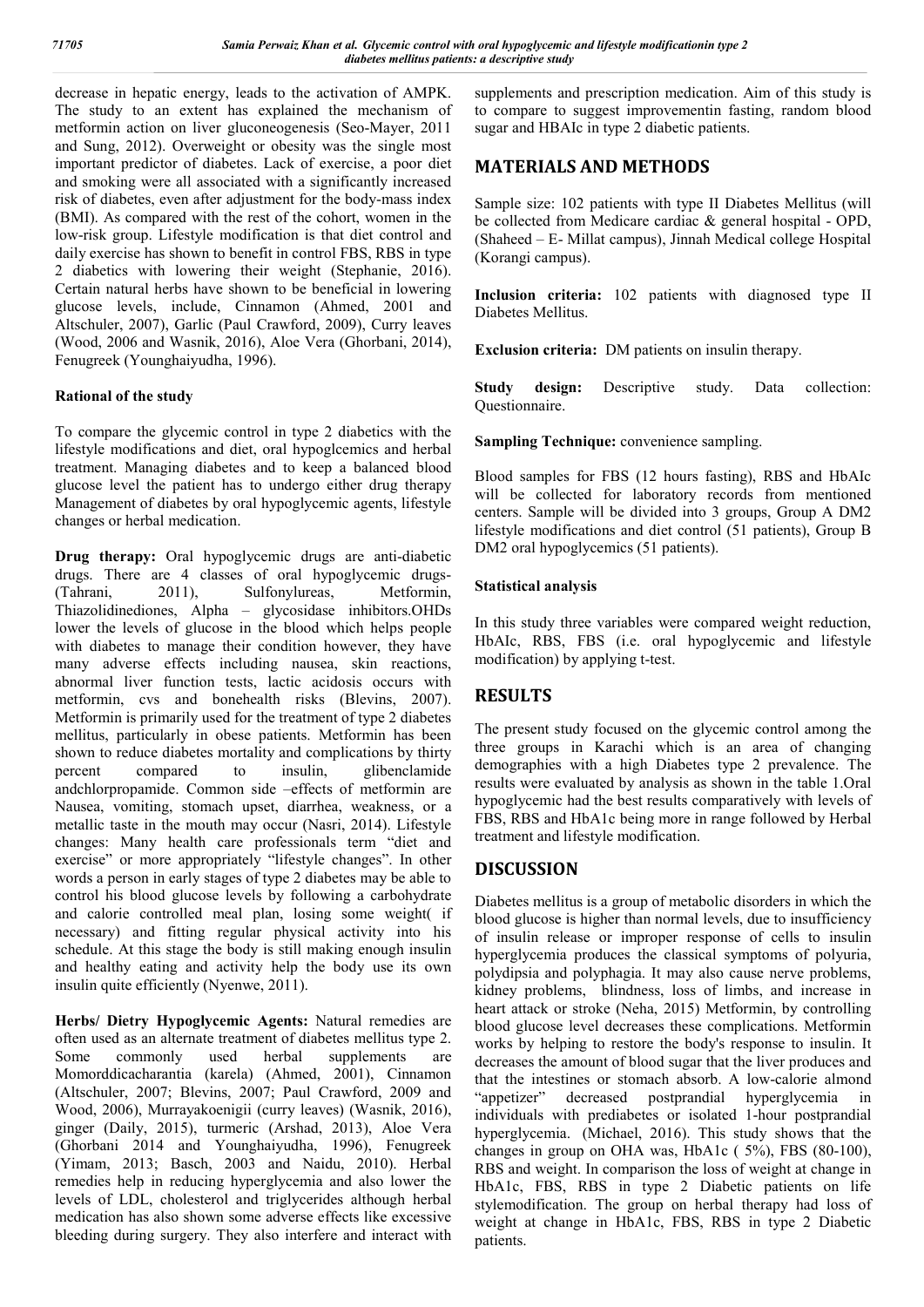| General Characteristics     | OHA $(n=51)$   | Life style Modification $(n=51)$ |
|-----------------------------|----------------|----------------------------------|
| Gender: $n\frac{\%}{\ }$    |                |                                  |
| Male                        | 28(54.9)       | 25(49.0)                         |
| female                      | 23(45.1)       | 26(51.0)                         |
| Age: Years                  | 61.35(11.674)  | 52.88(11.124)                    |
| mean $(SD)$                 |                |                                  |
| Body-weight (Kg) mean (SD)  | 70.15(10.418)  | 69.03(8.471)                     |
| Height (cm)                 | 166.15(8.782)  | 167.80(8.820)                    |
| mean $(SD)$                 |                |                                  |
| BMI(kg/m <sup>2</sup> )     | 25.39(3.436)   | 24.54(2.609)                     |
| mean $(SD)$                 |                |                                  |
| Duration of Diabetes: Years | 9.72(7.02)     | 3.67(2.063)                      |
| mean $(SD)$                 |                |                                  |
| FBS: mean (SD)              |                |                                  |
| <b>Before</b>               | 179.84(20.703) | 155.88(25.583)                   |
| After                       | 136.66(21.880) | 132.09(23.373)                   |
| RBS mean (SD)               |                |                                  |
| Before                      | 286.00(48.027) | 224.90(43.778)                   |
| After                       | 228.19(47.826) | 197.27(29.118)                   |
| HBAIcmean (SD)              |                |                                  |
| Before                      | 7.89(0.642)    | 6.88(0.240)                      |
| After                       | 7.16(0.529)    | 6.54(0.286)                      |

#### **Table 1. General Characteristic of TYPE II Diabetic Patients**

OHA: Oral hypoglycemic agents, FBS: Fasting blood sugar, RBS: Random blood sugar, HBA1c: Hemoglobin AIc.

**Table 2. Outcome of therapy intype II Diabetic Patients**

| Variables          | $OHG$ n=51<br>mean(SD)                                                     | LIFE STYLE<br>$n=51$ mean(SD) | Mean difference<br>$(95\% \text{ CI})$ | t-Statistics | $p$ -value* |
|--------------------|----------------------------------------------------------------------------|-------------------------------|----------------------------------------|--------------|-------------|
| Pre-post treatment |                                                                            |                               |                                        |              |             |
| FBS(mg/dL)         | 43.17(18.737)                                                              | 23.78(11.552)                 | 19.39(13.261, 25.522)                  | 6.291        | < 0.001     |
| Pre-post treatment |                                                                            |                               |                                        |              |             |
| $RBS$ (mg/dL)      | 57.80(39.848)                                                              | 27.62(23.085)                 | 30.17(17.343, 43.009)                  | 4.680        | < 0.001     |
| Pre-post treatment |                                                                            |                               |                                        |              |             |
| HbA1c              | 0.733(0.330)                                                               | 0.343(0.153)                  | 0.390(0.288, 0.492)                    | 7.636        | < 0.001     |
| $\sim$             | $-1$ , $-1$ , $-1$ , $-1$ , $-1$ , $-1$ , $-1$ , $-1$ , $-1$ , $-1$ , $-1$ |                               |                                        |              |             |

\*p-value were calculated by two tailed t test

Cinnamon lowered HbA1c by 0.83% compared with standard medication alone lowering HbA1C 0.37%. Taking cinnamon could be useful for lowering serum HbA1c in type 2 diabetics with HbA1c>7.0 in addition to usual care (Altschuler, 2007). Another study done with 36 participants with T2D divided into four groups wherein they were given 0, 1, 2 or 3 g of cloves/day for 30 days followed by a 10-day washout period had the following results. Serum glucose decreased from  $225 \pm$ 67 to  $150 \pm 46$  mg/dL (Blevins, 2007). In study published in International Journal of Development Research studied in detail the effects curry leaves have on diabetes type 2. According to the research data, curry leaves contain a phytochemical that can help control blood sugar level in patients with Diabetes type 2 by reducing fasting and postprandial blood sugar level (Wood, 2006). Studies conducted on rats show that ginger extract can have a significant anti-hyperglycemic effect (Daily, 2015) Ginger root supplementation significantly lowers blood glucose and HbA1c levels. When combined with dietary and lifestyle interventions it may be an effective intervention for managing Type 2 diabetes mellitus. Although ginger supplementation significantly lowered fasting blood glucose concentrations and HbA1c levels, but did not significantly lower fasting blood insulin (Daily, 2015), Studies conducted on rats prove that curcumin, the active ingredient in turmeric, is effective in reducing plasma glucose level and HbA1C as well as improving the lipid profile (Arshad, 2013), Studies show For diabetes, aloe vera has been shown to significantly reduce blood glucose levels (Ghorbani, 2014). In a study, a combination of ginger extract and a sub-optimal dose of glibenclamide (0.5 mg/kg) was found to exert effects similar to a full therapeutic dose of glibenclamide (1 mg/kg) in the STZinduced diabetic model, highlighting the possibility of reduced

side-effects of antidiabetics (due to the lower dose required) when used in combination with ginger extract. In addition, ginger has been shown to have renal protective effects when used with metformin (Ghorbani, 2014). Multiple studies show that Fenugreek seeds help lower blood sugar by slowing down the process of digestion and absorption of carbohydrates in the small intestine. This action is similar to the prescription drug Acarbose (Younghaiyudha, 1996). Fenugreek is commonly used as a spice in South Asia and is known for its hypoglycaemic and hypocholesterolemic properties (Yimam, 2013). The proximate composition of fenugreek (seeds, husk and cotyledons) contains saponin, protein and polyphenols (Basch, 2003). The combination of fenugreek (150 mg/kg) and metformin (100 mg/kg) produced a significant reduction in plasma glucose level (20.7%) in type 2 diabetes (Naidu, 2010 and Neha, 2015). A low-calorie almond "appetizer" showed decrease in postprandial hyperglycemia in individuals with prediabetes or isolated 1-hour postprandial hyperglycemia (Michael, 2016). Metformin is an insulin-sensitizing andantihyperglycemic agent. Its efficacy in reducing hyperglycemia in type 2 diabetes mellitus is similar to that of sulfonylureas, thiazolidinediones, and insulin (Ramesh, 2017). Metformin-based combination therapy is superior to therapy with a single hypoglycemic agent (Scheen, 2013 and Kirpichnikov, 2002).

#### **Conclusion**

Although glycemic control in diabetes mellitus is difficult, in addition to very important role of oral hypoglycemic agents in control of type II diabetes, dietary and herbal therapy has strongly proved as highly beneficial in lowering blood glucose levels along with daily exercise and healthy activities. When